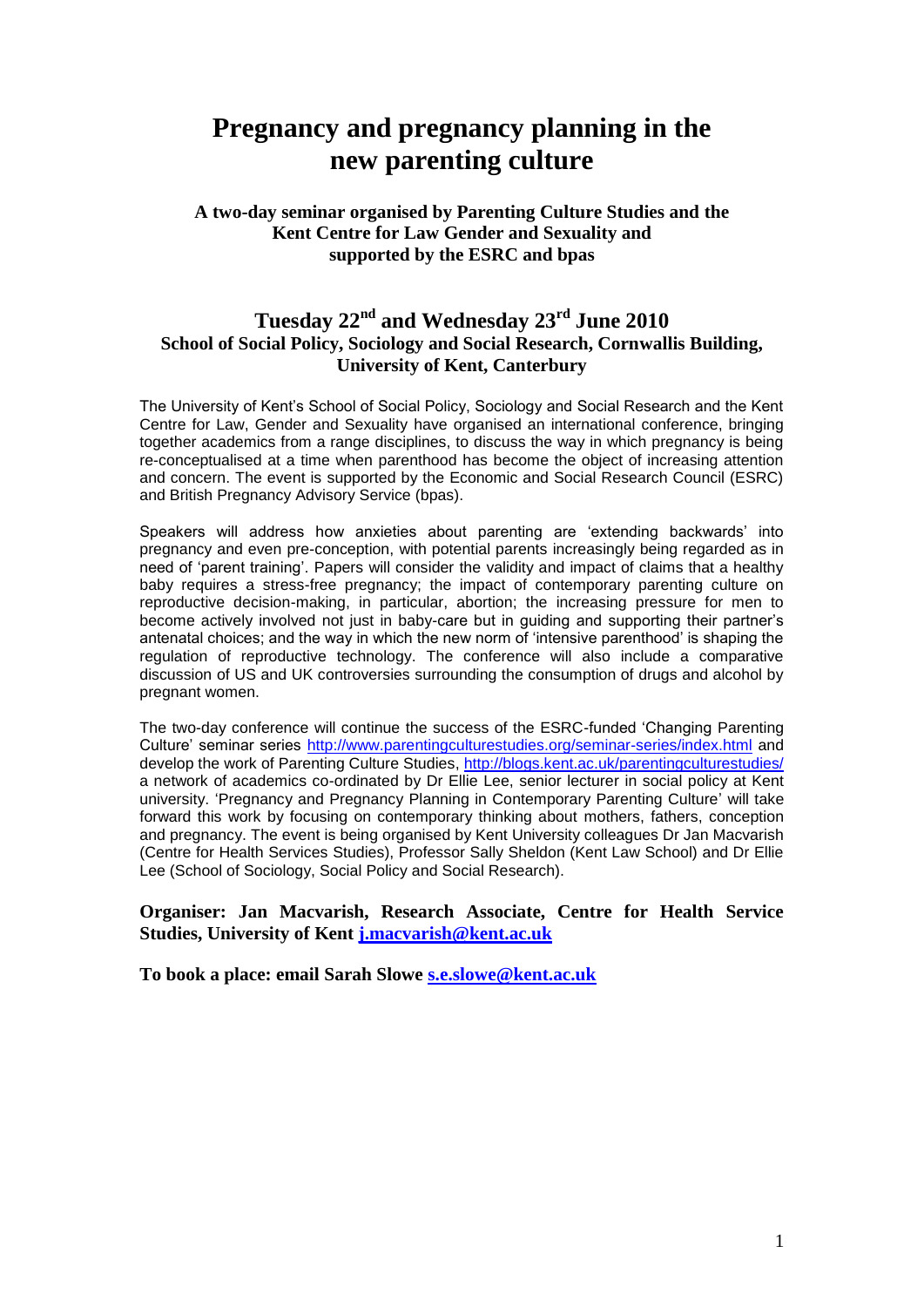# **Programme**

# **Day 1. Tuesday, 22 June 2010**

| 10-10.30   | Coffee/registration                                                                                                                                                                                              |
|------------|------------------------------------------------------------------------------------------------------------------------------------------------------------------------------------------------------------------|
| 10.30-11   | Welcome and introduction to the event                                                                                                                                                                            |
|            | Ellie Lee, co-ordinator Parenting Culture Studies                                                                                                                                                                |
| $11-1pm$   | Session 1: Extending parenting backwards? Pregnancy and pre-<br>pregnancy in contemporary context                                                                                                                |
|            | Chair: Jan Macvarish, Research Associate, CHSS, University of Kent                                                                                                                                               |
|            | Elizabeth Mitchell Armstrong, Associate Professor of Sociology and<br>Public Affairs, Princeton University, 'Do happier pregnancies make<br>healthier babies? Stress and the medicalization of maternal emotion' |
|            | Cynthia Daniels, Professor of Political Science, Rutgers University,<br>'Policing pregnancy'                                                                                                                     |
|            | Discussants: Frank Furedi, Professor of Sociology University of Kent<br>and Janet Golden, Professor of History, Rutgers University                                                                               |
| $1 - 2.30$ | Lunch                                                                                                                                                                                                            |
| 2.30-4     | <b>Session 2: Fatherhood and parenting culture</b>                                                                                                                                                               |
|            | Chair: Sally Sheldon, Professor of Law, University of Kent                                                                                                                                                       |
|            | $\mathbf{T}_{1}^{t}$ . Miller Declerin $\mathbf{0}$ , the compact of Declering Heisensity (Mar                                                                                                                   |

Tina Miller, Reader in Sociology, Oxford Brookes University, *'Men and 'bonding': fathers' expectations in the antenatal period'*

Jonathan Ives, Lecturer in Behavioural Science and Heather Draper, Reader in Biomedical Ethics, Centre for Biomedical Ethics, The University of Birmingham, *'Should we strive to involve men in a meaningful way during pregnancy? Rethinking men's involvement in antenatal care'*

Discussant: Mary Ann Kanieski, Assistant Professor of Sociology, St.Mary's College, Notre Dame

# **4-4.30 Coffee**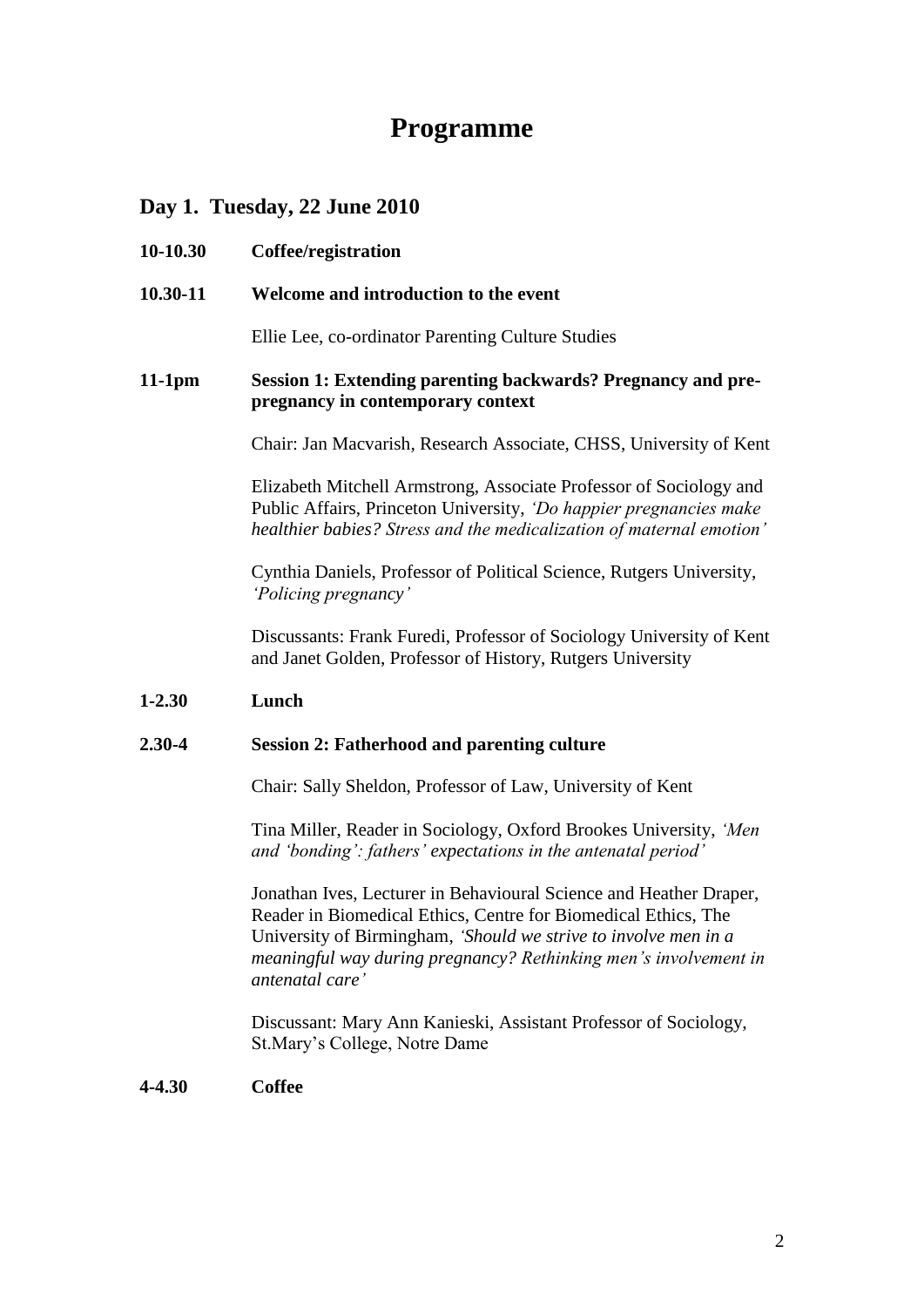### **4.30-6.30 Session 3: Pregnancy, drugs and alcohol in contemporary parenting culture**

Chair: Andy Alaszewski, editor *Health, Risk and Society*

Janet Golden, Professor of History, Rutgers University *Alcohol, pregnancy and harm-reduction: a review of the American experience*

Pam Lowe, Lecturer in Sociology, Aston University *Under the influence? The construction of Foetal Alcohol Syndrome in the UK*

Polly Radcliffe, Research Associate, University of Kent *Substance misusing women and pregnancy. Problematised mothers and the management of spoiled identities*

Discussants: Elizabeth Mitchell Armstrong, Associate Professor of Sociology and Public Affairs, Princeton University and Pat O'Brien, Consultant & Honorary Senior Lecturer in Obstetrics and Gynaecology University College Hospital London and spokesperson, RCOG

**6.30 Drinks, followed by dinner.**

# **Day 2: Wednesday, 23 June 2010**

### **8.45-9.15 Coffee**

#### **9.15-11.15 Session 4: Motherhood, abortion and parenting culture**

Chair: Ann Furedi, CEO bpas

Rachel Jones, Senior Research Associate, Guttmacher Institute, New York, *'Abortion decision making in a culture of 'intensive motherhood''*

Danielle Bessett, PhD, Charlotte Ellertson Social Science Postdoctoral Fellow, Ibis Reproductive Health, Cambridge, MA, USA, *'Pregnancy after Abortion: women's experiences of a stigmatized reproductive career'*

Evelyn Mahon, Senior Lecturer in Sociology at the School of Social Work and Social Policy, Trinity College Dublin, *'Is there ever a good time to have a child?'*

#### **11.15-11.45 Coffee**